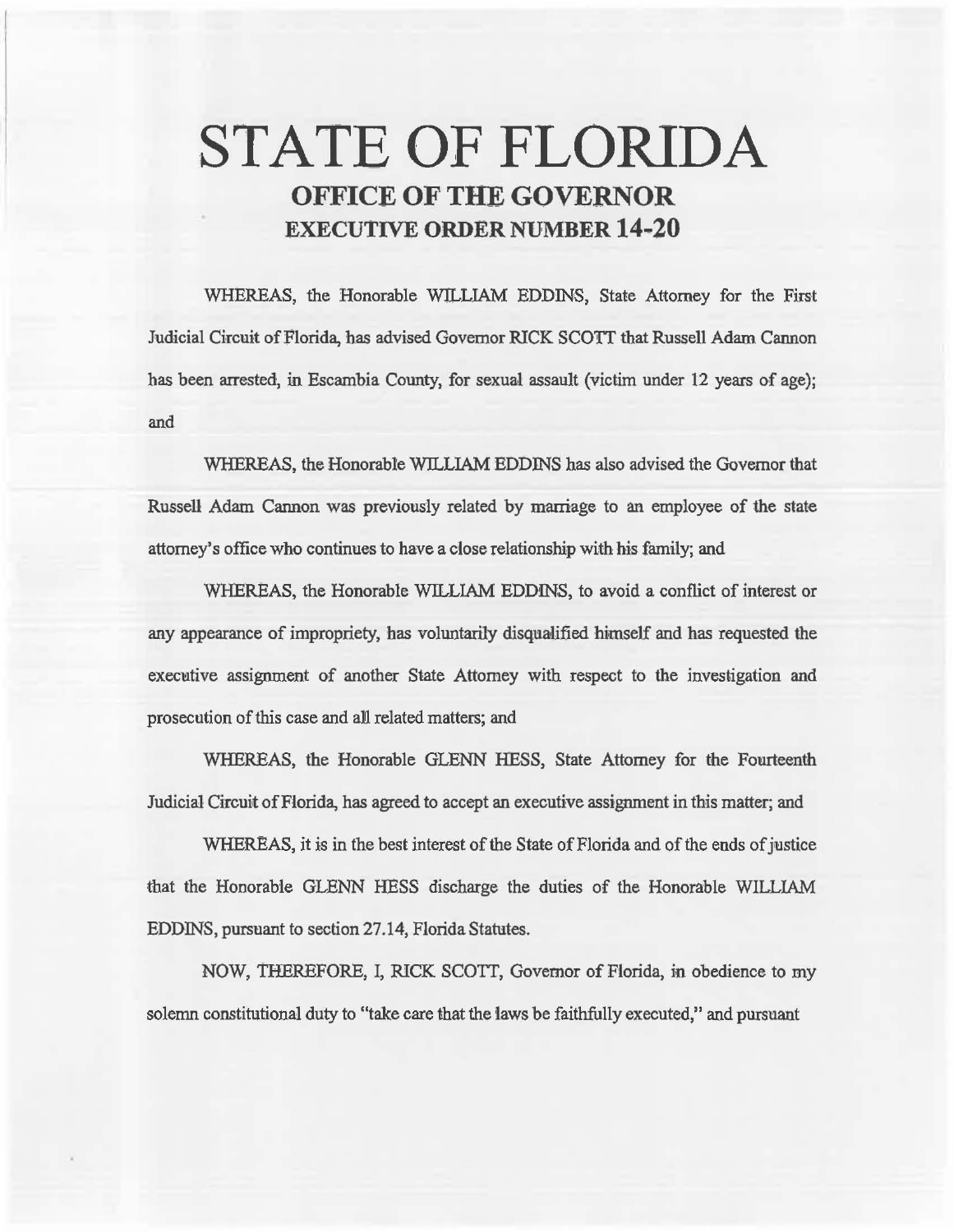to the Constitution and laws of the State of Florida, issue the following Executive Order, effective immediately:

#### Section 1.

The Honorable GLENN HESS, State Attorney for the Fourteenth Judicial Circuit of Florida, referred to as the "Assigned State Attorney," is assigned to discharge the duties of the Honorable WILLIAM EDDINS, State Attorney for the First Judicial Circuit of Florida, as they relate to the investigation, prosecution and ali matters related to Russell Adam Cannon.

## Section 2.

The Assigned State Attorney or one or more Assistant State Attorneys and Investigators, who have been designated by the Assigned State Attorney, shall proceed immediately to the First Judicial Circuit of Florida, and are vested witb the authority to perform the duties prescribed herein.

## Section 3.

All residents of the First Judicial Circuit are requested, and all public officials are directed, to cooperate and render whatever assistance is necessary to the Assigned State Attorney, so that justice may be served.

#### Section 4.

The period of this Executive Assignment shall be for one (1) year, to and including January22, 2015.